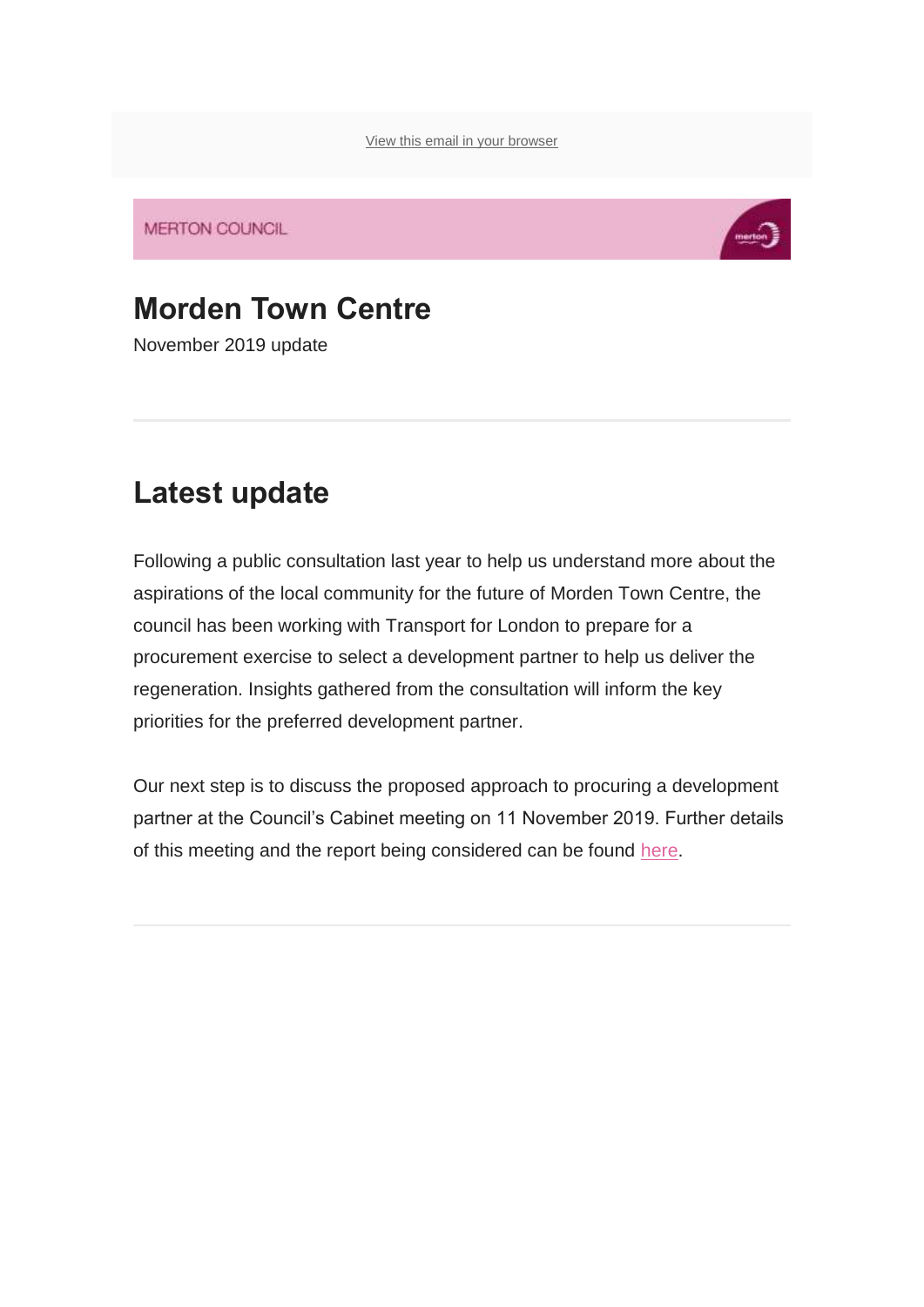

#### **Consultations and Community Engagement**

#### **Morden focus groups and pop-up events**

Last year we ran a series of pop-up events and focus groups in Morden Town Centre. Thank you to all who attended and gave us their ideas on how Morden can change for the better.

**Focus groups -** in order to further inform our aspirations and priorities for the town centre, we held a series of focus groups with ward councillors and representatives from local community organisations. Together we explored potential design principles for the tube station forecourt, green and open space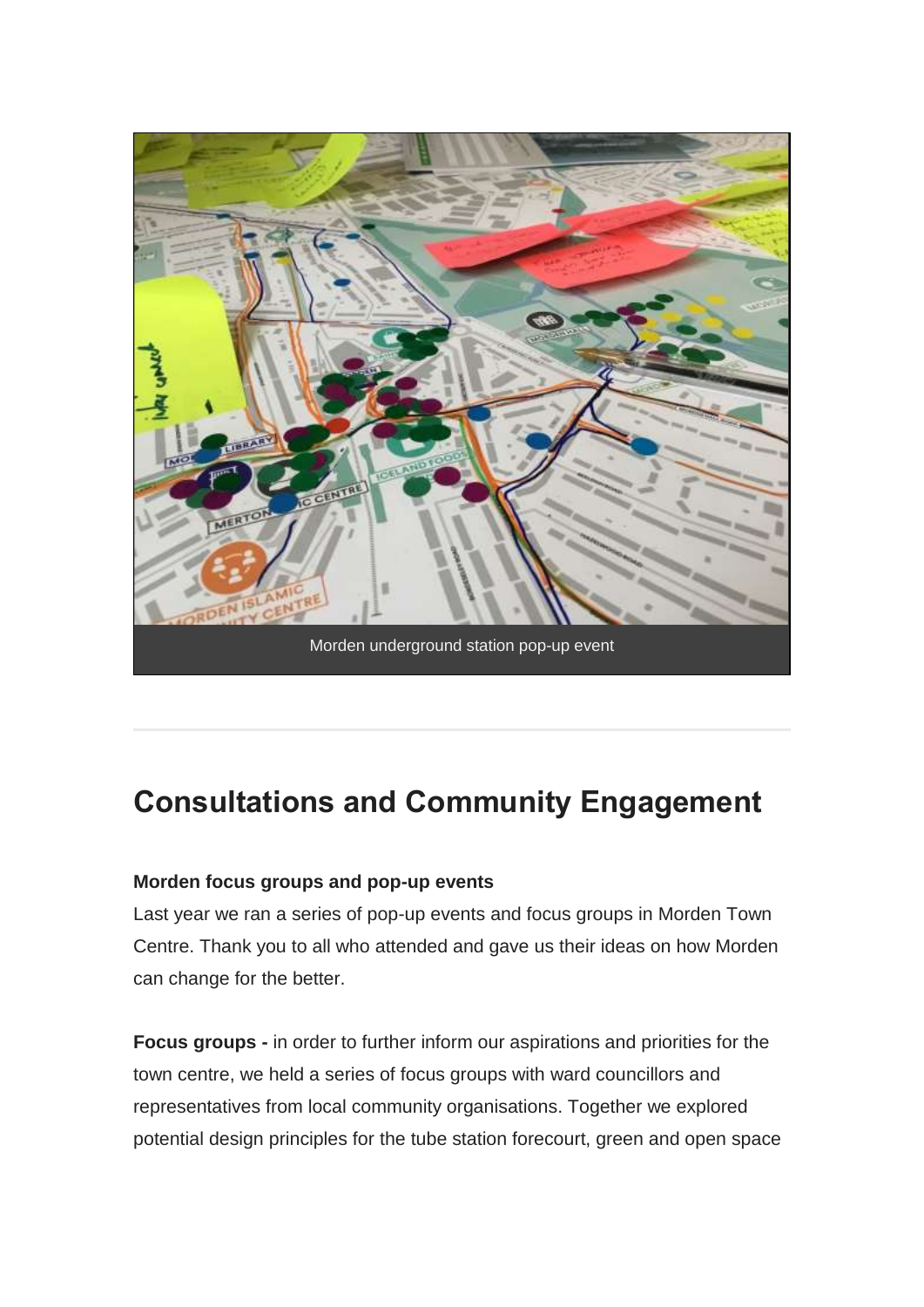and the type and quality of shops along the high street. Insights gathered from this exercise have informed the key objectives that will help us to select a development partner.

**Pop-up events** - three events were held in the town centre in September 2018 to raise awareness of the regeneration and collect feedback on what people think the priorities should be for designing Morden's future.

If you are interested in reading all the ideas that were discussed at these events, the consultation report can be found on our More Morden [webpage.](https://urldefense.proofpoint.com/v2/url?u=https-3A__merton.us2.list-2Dmanage.com_track_click-3Fu-3D67de0ff37ea716aaed87aa01c-26id-3Dea300a5417-26e-3D2e28457cc5&d=DwMFaQ&c=HmJinpA0me9MkKQ19xEDwK7irBsCvGfF6AWwfMZqono&r=YXni9ZN0hlQxZmUY34uA7VwdRo7Dm_-8qpf6Otn2zrk&m=McJCWXKSUPq3V8AVdlkZAn0uBHP0hEVG4ph5HBH1fwY&s=IjY0VqXqqYeYJTzVwpC-rSlts4LDOyoTqMZEWKMyAdw&e=)

The image below shows the results gathered at the pop-up events of a wish list of features for a regenerated town centre. The 'other' category represents a variety of ideas that could not easily be grouped, including new medical facilities, art spaces and street art, more public toilets and longer library opening hours.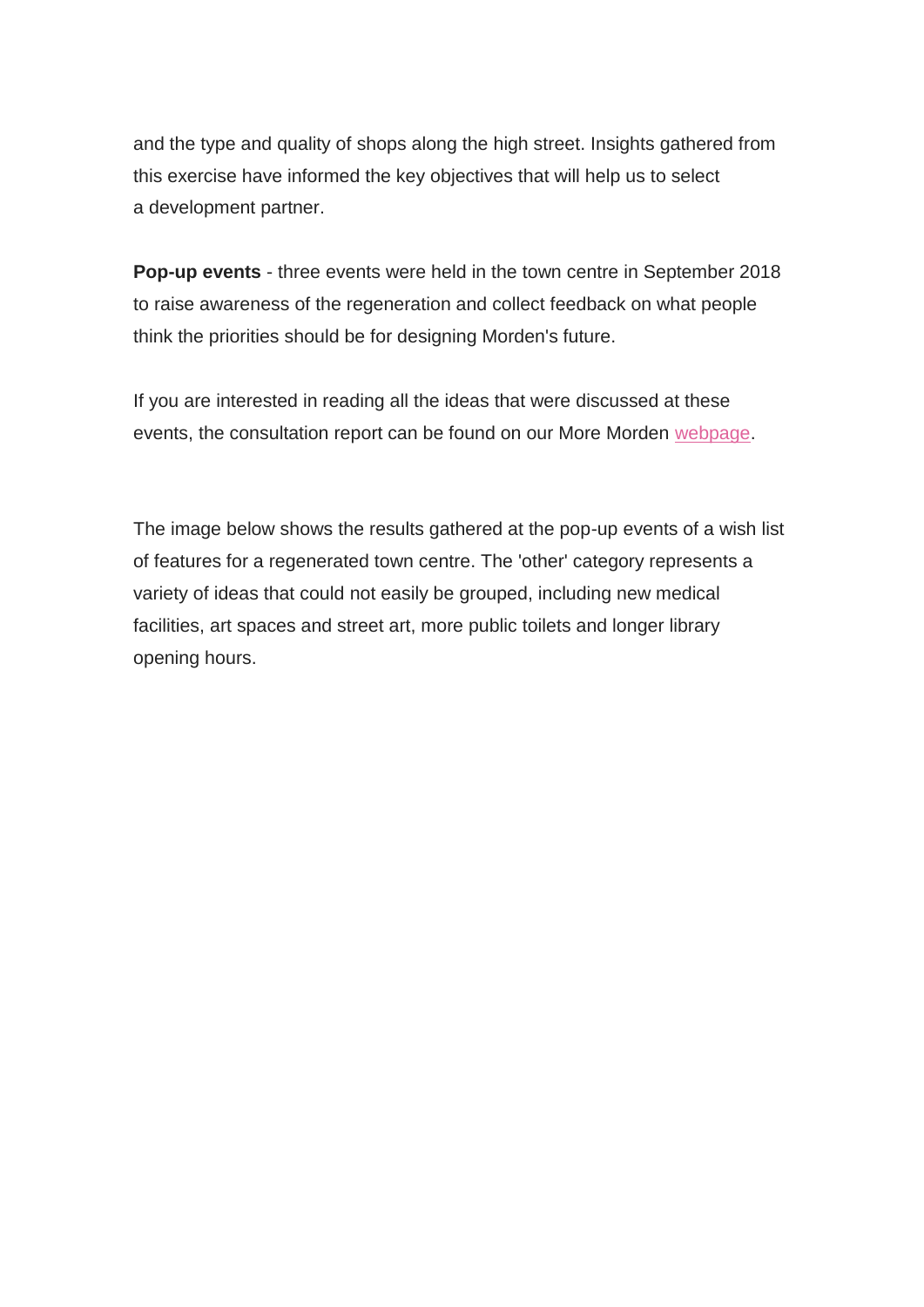

# **Engaging with local schools**

In January 2019, 30 pupils from six Morden primary schools participated in an interactive and creative workshop. The children took part in activities that got them thinking about Morden as it currently is and how they would like to see it change in the future.

The children were excited when thinking of possible new amenities, facilities and activities and came up with over 250 ideas for Morden, including a new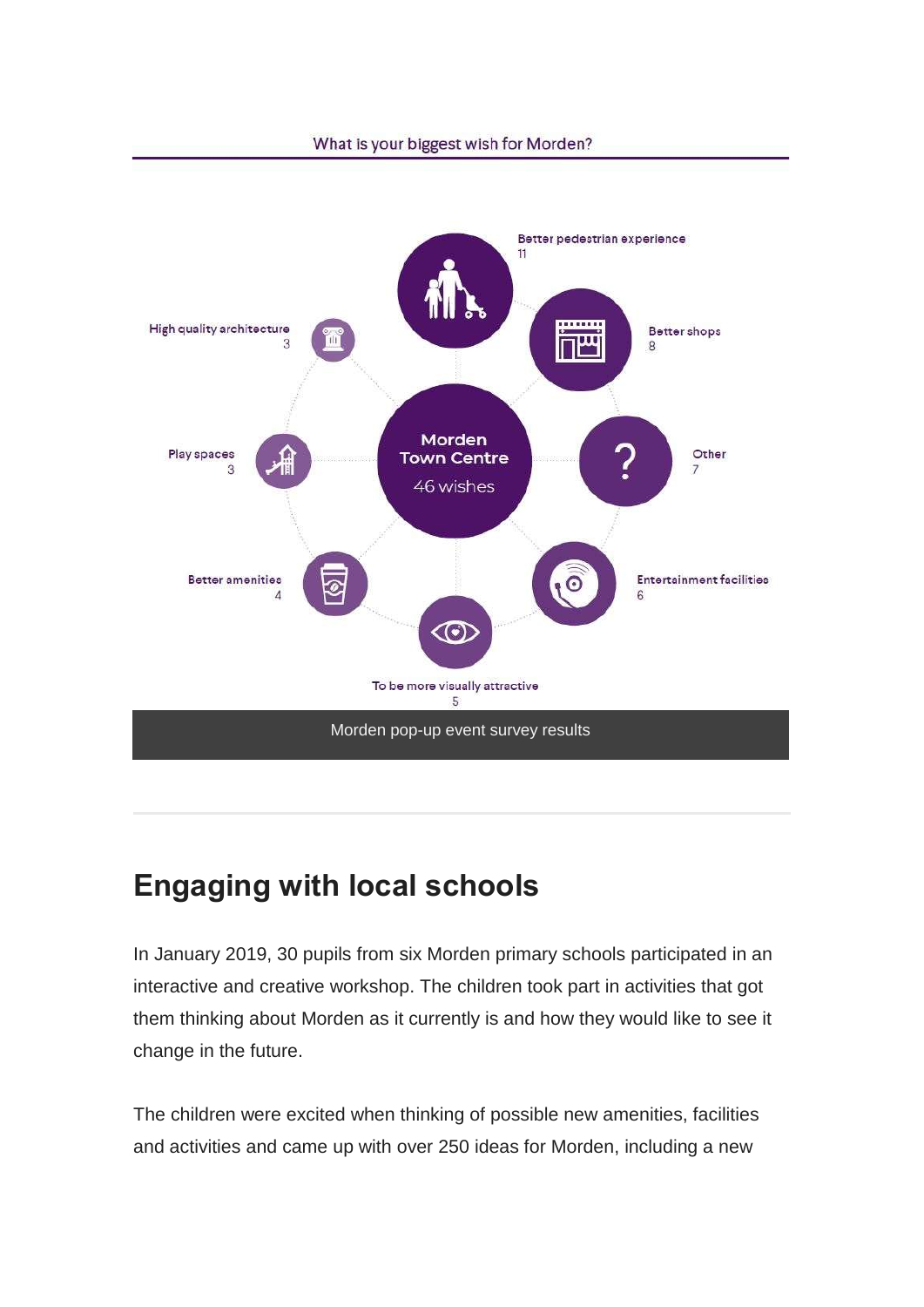cinema, water park, jungle gym, shopping centre, toy shops, cycling improvements, more trees and eco-initiatives such as lots of charging points for electric vehicles and use of solar power.

The pupils then incorporated all of their ideas into poster designs, illustrating what Morden could look like in 2030. Some of these posters are shown below.

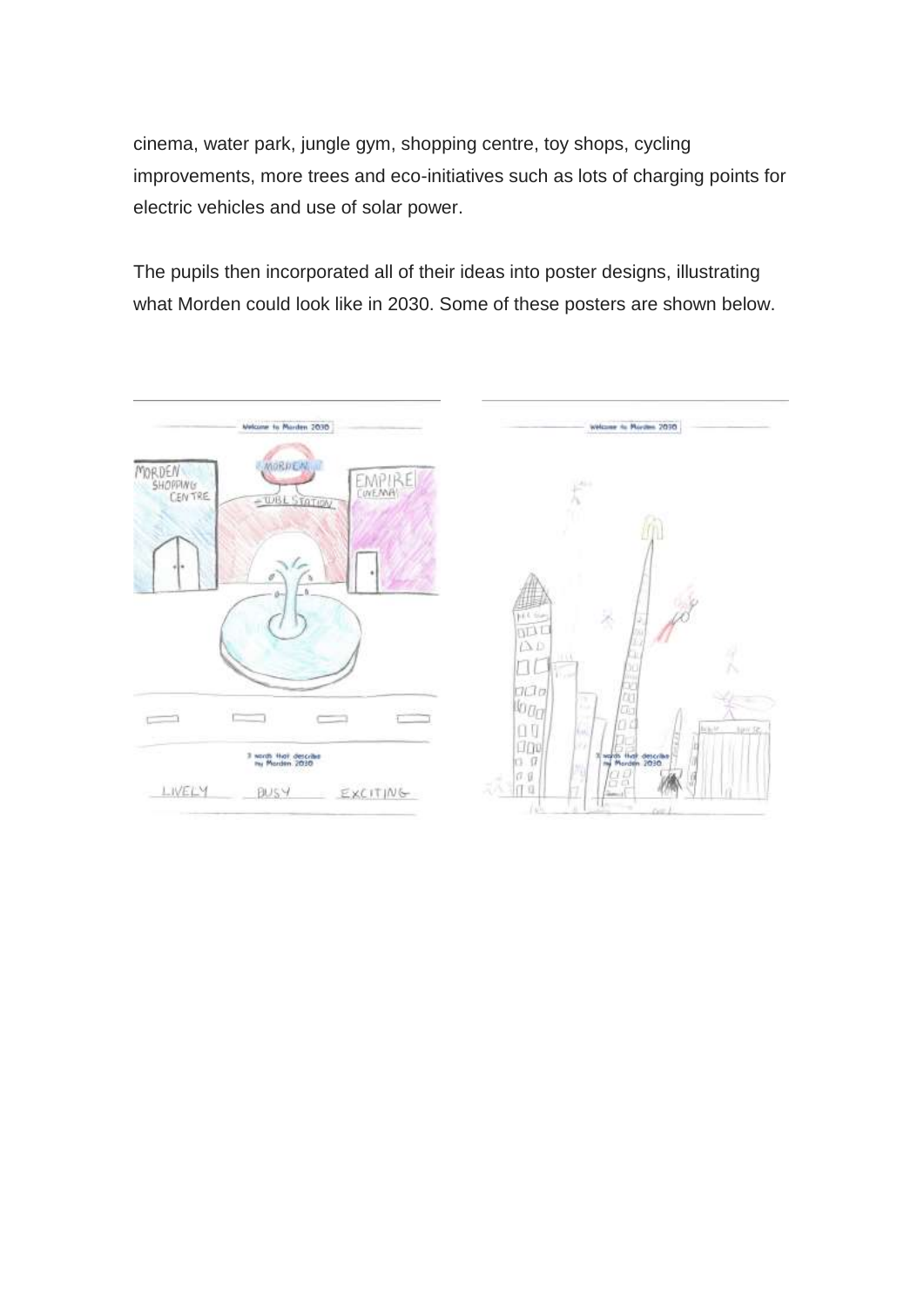

### **Morden Play Street**

Throughout our community engagement, people have consistently asked for new public spaces in the town centre.

Merton Council and Transport for London marked World Car Free Day on Sunday 22 September 2019 by temporarily transforming the bus standing area at the front of Morden Underground Station into a new public space and play street for the day.

This pedestrianised pop-up space provided a grassed area with deck chairs, music, a bouncy castle, a 'Dr. Bike' free bicycle check-up service and a 'smoothie bike' for the creation of healthy pedal powered smoothie drinks. The popularity of this temporary transformation demonstrated how this prominent space could be used as a safer, cleaner and more fun place for the community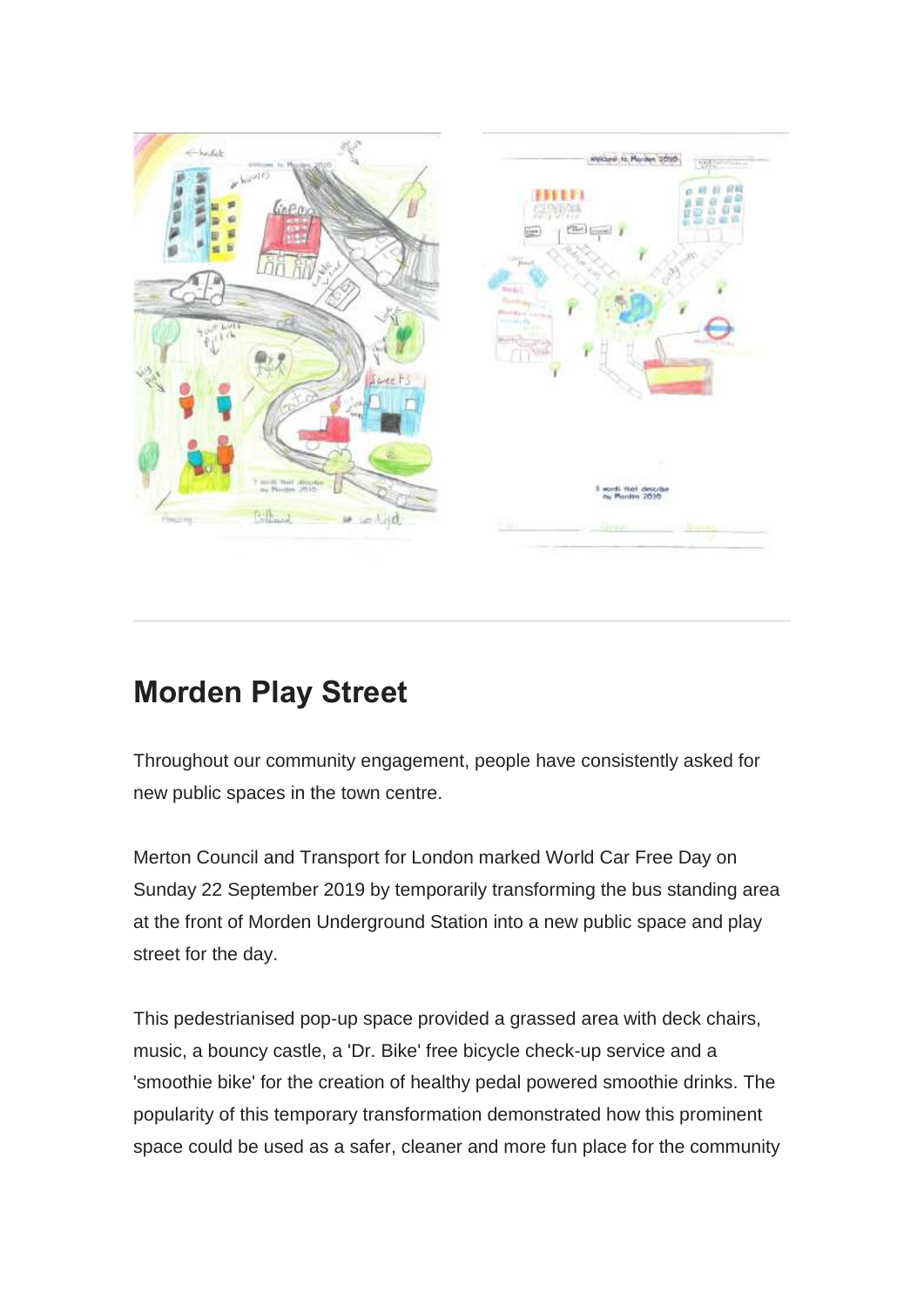to meet and socialise.